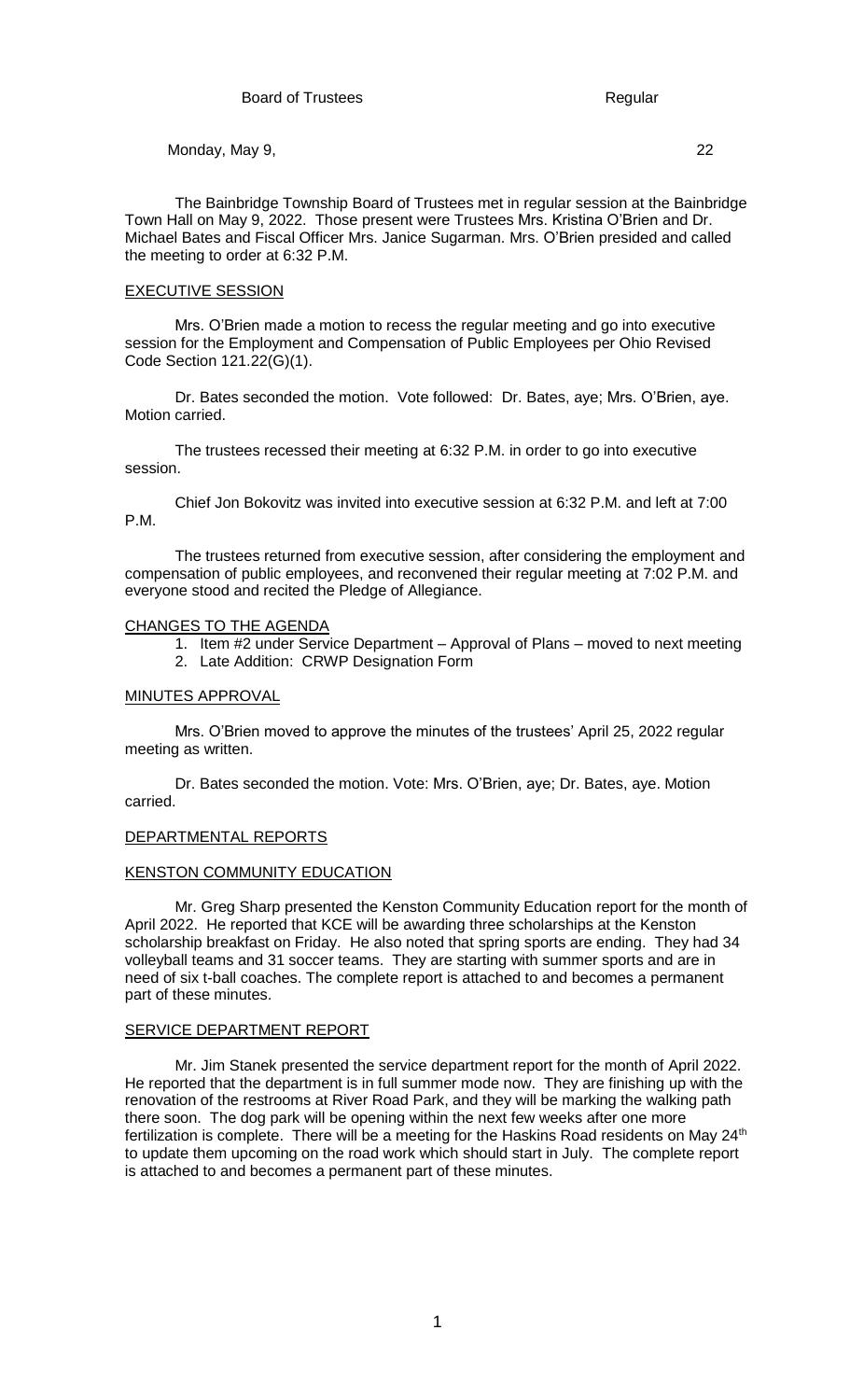### FISCAL OFFICE REPORT

Mrs. Janice Sugarman presented the fiscal report for the month of April 2022. The general fund balance is \$2,429,110.67 as of April 30, 2022. She reported that the PILOT with Montefiore is complete for this year. Also, the township received the first of two rollback payments from the Homestead Act. The budget process has begun. The approval will be at the first meeting in June. The ARP application was filed by the April 30<sup>th</sup> deadline. The township is now waiting for further instructions from the county auditor and the county prosecutor. The fiscal office also made the first of the two annual bond payments. Lastly, Auburn paid their portion of the fireworks so far. The complete fiscal report is attached to and becomes a permanent part of these minutes.

# PUBLIC COMMENTS

None.

# FIRE DEPARTMENT – NEW BUSINESS

# Training Request – MacKenzie

Mrs. O'Brien made a motion to approve the training request for Prudy MacKenzie to attend the Sixth Bugle Administrative Assistant Leadership Conference in Perrysburg, OH from September 29-30, 2022 at an estimated cost of \$385.65 with the use of a township vehicle per the recommendation of the fire chief and as specified in the training request.

Dr. Bates seconded the motion that passed unanimously.

# Pay Grade Increase – Savel

Mrs. O'Brien made a motion to approve the stepped pay grade increase for firefighter Greg Savel to EMT-P Grade A at an hourly rate of \$26.86 effective the May 21, 2022 pay period per the recommendation of the fire chief.

Dr. Bates seconded the motion that passed unanimously.

#### POLICE DEPARTMENT – NEW BUSINESS

#### Promotion of Public Employee – Smith

Mrs. O'Brien made a motion to approve the promotion of Detective Chris Smith to the position of Sergeant at an annual salary of \$95,341.15 effective May 7, 2022 based on the recommendation of the police chief.

Dr. Bates seconded the motion that passed unanimously.

#### Promotion of Public Employee – Dent

Mrs. O'Brien made a motion to approve the promotion of Detective Allen Dent to the position of Sergeant at an annual salary of \$91,376.45 effective May 7, 2022 based on the recommendation of the police chief.

Dr. Bates seconded the motion that passed unanimously.

### SERVICE DEPARTMENT – NEW BUSINESS

#### **Settler's Park Playground Discussion**

The trustees discussed a playground at Settler's Park to replace the one that was removed approximately six years ago. The township has the NatureWorks grant in the amount of \$44,079.00 and do not expect to spend much more than that. Mrs. O'Brien will receive quotes up until June 17, 2022, and the trustees will decide shortly thereafter.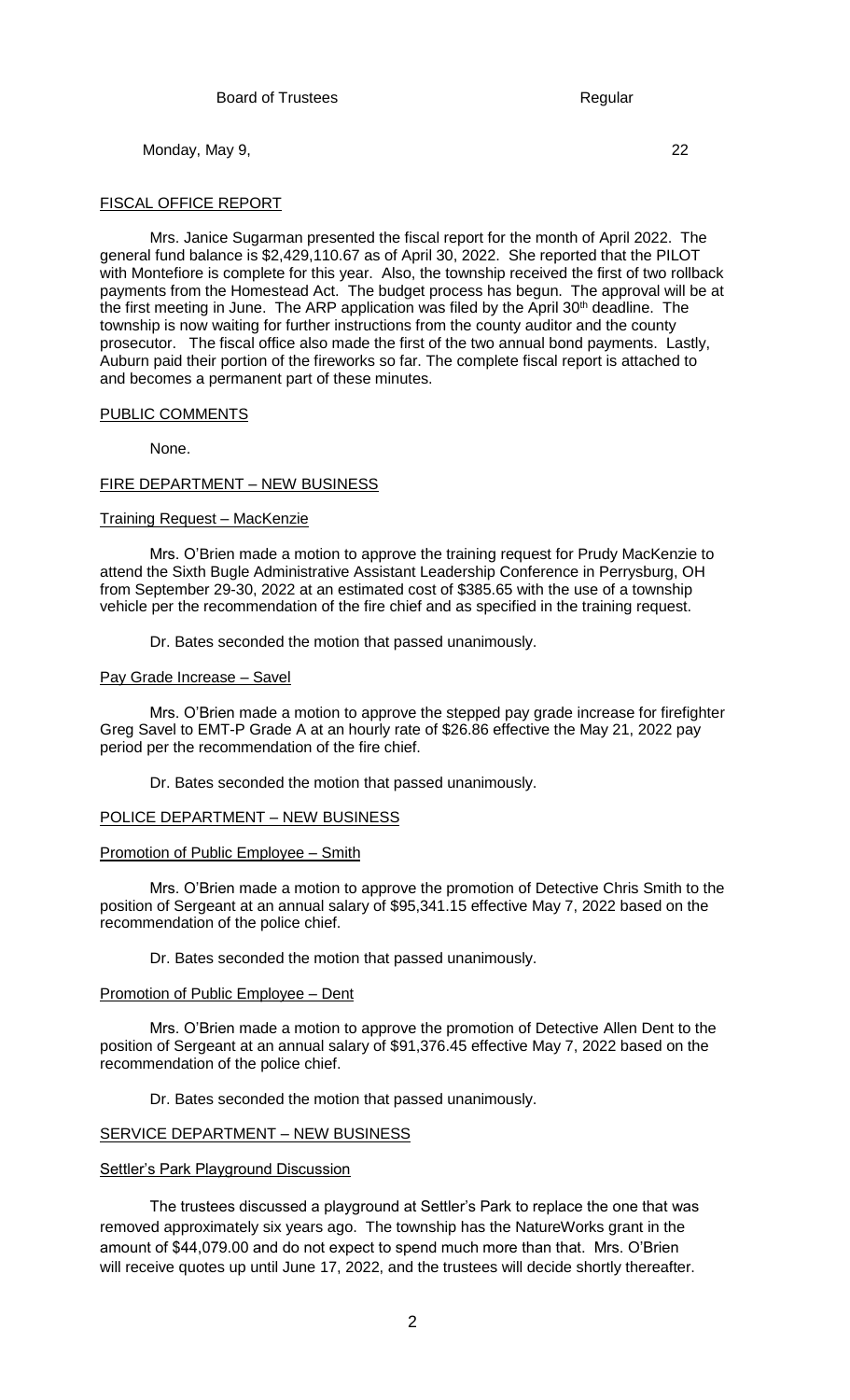# Request for Rental Fee Waiver – Spring Valley Civic Association

Mrs. O'Brien made a motion to approve the rental fee waiver request from the Spring Valley Civic Association for the Town Hall in the amount of \$225.00 for their annual clam bake on October 15, 2022. If they choose to utilize the Centerville Mills Dining Hall, the fee waiver is denied. Either way, a building attendant fee of \$75.00 will be paid.

Dr. Bates seconded the motion that passed unanimously.

# TOWN HALL – OLD BUSINESS

#### ESID Update

The trustees were in general agreement to have Mrs. O'Brien represent the township at the Geauga County Commissioner's meeting on May  $24<sup>th</sup>$  at 9:30am to support the ESID presented by the county auditor.

#### TOWN HALL – NEW BUSINESS

### Drug-free Workplace Policy

The fiscal officer and her staff will attend the BWC webinar discussing the grant money for a drug-free workplace. She will report back to the trustees at the next meeting.

# FISCAL OFFICE - NEW BUSINESS

# PURCHASE ORDER APPROVALS

Mrs. O'Brien made a motion to approve the purchase orders listed below as submitted by the Fiscal Officer.

Dr. Bates seconded the motion that passed unanimously.

#### Purchase Order Request List

- 1. MNJ Technologies Direct, Inc. 6 Computers \$7,133.95 (Police)
- 2. Auburn Heating, Plumbing, and AC Heating & Cooling Units \$34,030.00 (Fire)
- 3. VanCuren Services Tree Removal \$14,300.00 (Roads)
- 4. MNJ Technologies Direct, Inc. Switches \$10,290.00 (Police)

#### INVOICE APPROVALS

Mrs. O'Brien made a motion to approve the invoices listed below as submitted by the Fiscal Officer.

Dr. Bates seconded the motion that passed unanimously.

#### Invoices

- 1. Littler Labor and Employment \$250.00 (Police)
- 2. Ohio Auditor of State Audit Fees \$4,776.50 (General)
- 3. DS Architecture TH Renovation \$15,895.00 (General)
- 4. Davey Resource Group- Smith Creek \$4,750.00 (General)

#### BLANKET CERTIFICATE RENEWALS/APPROVALS

Mrs. O'Brien made a motion to approve the blanket certificate listed below as submitted by the Fiscal Officer.

Dr. Bates seconded the motion that passed unanimously.

#### **Blanket Certificate**

1. Roads – Repairs and Maintenance - \$15,000.00